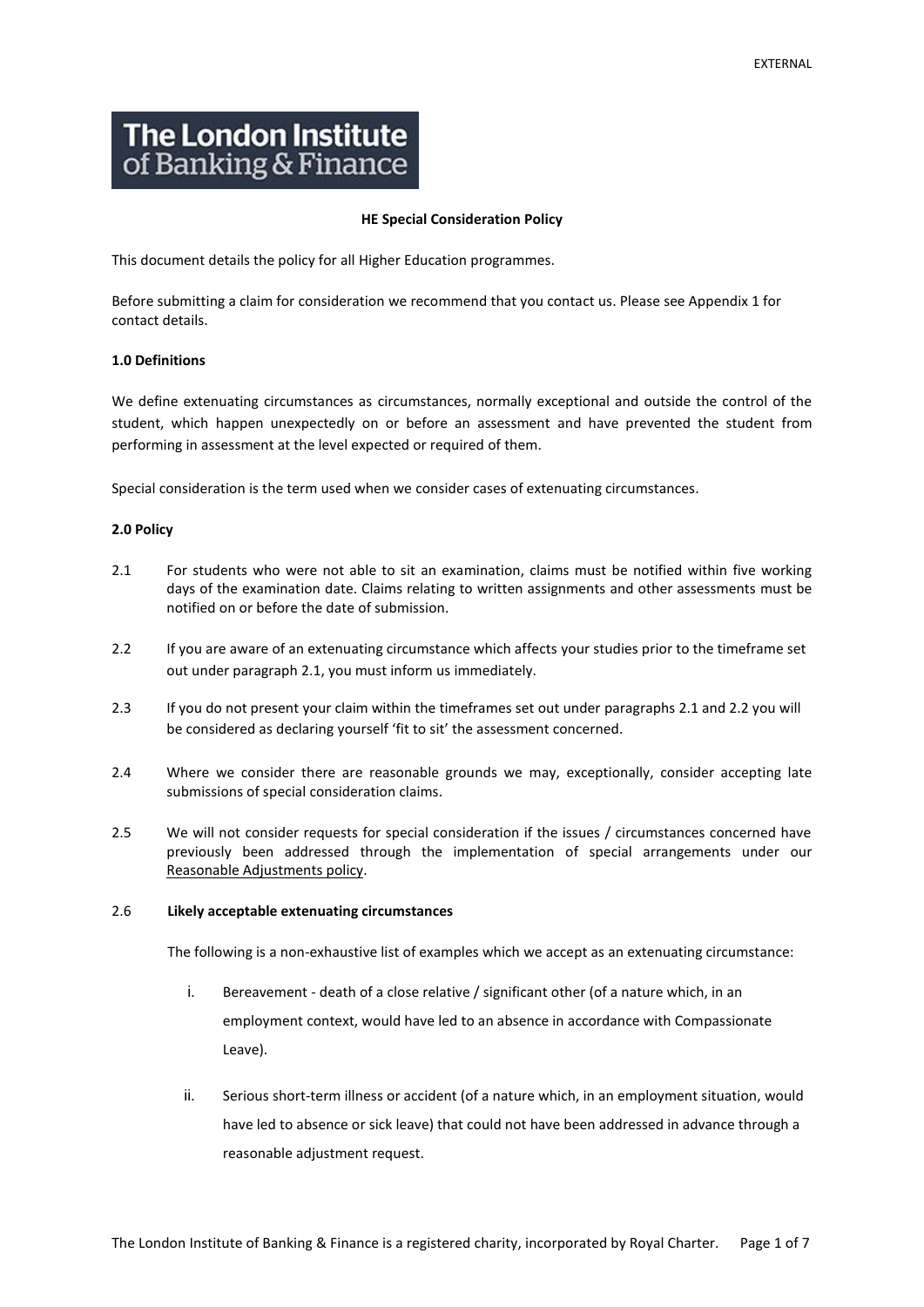- iii. Long term health condition deteriorating.
- iv. Long term health condition which has reoccurred.
- v. Significant adverse personal / family circumstances.
- vi. Significant disruption at the assessment venue.
- vii. Incorrect information provided to the student.
- viii. Scripts are not presented for marking, where this is not your responsibility.
- ix. Other significant exceptional factors outside your control, for which there is evidence of something that caused you not to perform to your best ability.

# 2.7 **Unlikely acceptable extenuating circumstances**

The following is a non-exhaustive list of circumstances unlikely to be regarded as falling within the relevant definition:

- i. Alleged statement of an extenuating circumstance without evidence (medical or otherwise) to support it.
- ii. Alleged medical circumstances for which appropriate reasonable adjustments have already been made.
- iii. Retrospective evidence that is evidence that is not in existence at the same time as the extenuating circumstance eg a doctor's note which states that you were seen (after the illness occurred) and declares you were ill previously.
- iv. A circumstance that was foreseeable or preventable.
- v. A circumstance which, in a work situation, would be unlikely to lead to absence from work.
- vi. Holidays, regardless of the date of booking.
- vii. Financial issues.
- viii. Issues with personal / workplace electronic devices affecting assessment and studies (eg faulty laptop).
- ix. Poor practice eg no back up of electronic documents.
- x. Late disclosure of circumstances.
- xi. Poor time management, including increased workload.
- xii. Transport issues unless satisfactory evidence can be provided.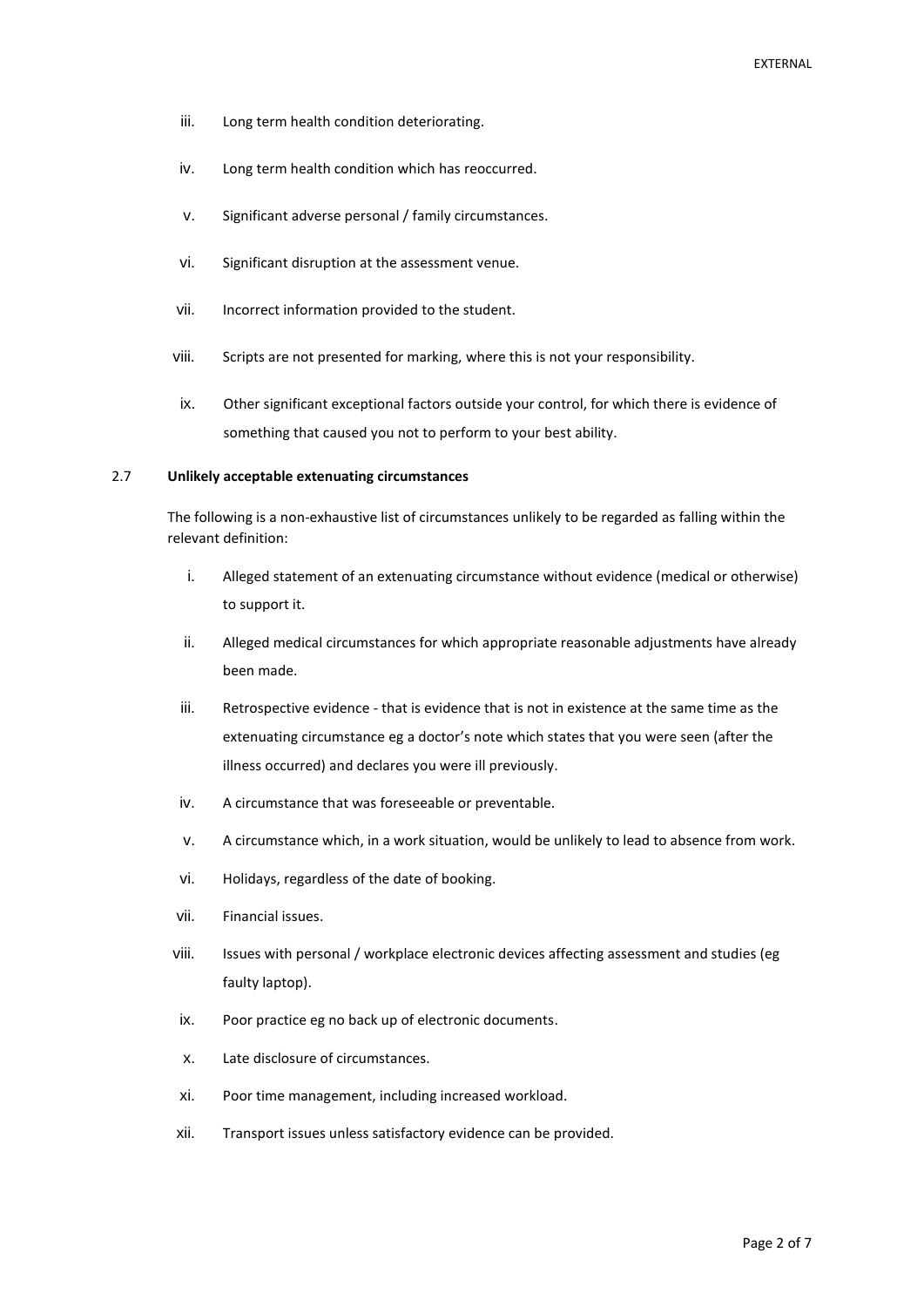- 2.8 If your examination or assessment performance (including assessed coursework) has been affected due to you breaking the law or consuming alcohol or any other non-prescribed drugs, we will reserve the right not to consider your application for special consideration.
- 2.9 If there are issues during an examination, it is your personal responsibility if you intend to make a claim under paragraph 2.6 to report in detail to the relevant Programme Team as soon as possible.
- 2.10 A claim submitted under paragraph 2.6 must be provided on a [Special Consideration form](https://www.libf.ac.uk/docs/default-source/HE/he-special-consideration-application-form.pdf?sfvrsn=6) and supported by independent evidence. For example:
	- Death certificate
	- Medical / health certificate (with relevant date to the assessment)
	- Letter of support / explanation from a Line Manager / HR at place of employment.
- 2.11 All completed claim forms and supporting evidence must be submitted within five working days of notification of the claim.
- 2.12 All supporting documentation must be in English, legible, dated, include the student's full name and be on headed paper as appropriate.
- 2.13 All evidence must be valid and include specific dates for the period stated within your application and support the circumstances detailed within the claim form.
- 2.14 When providing copies of evidence to support a claim the document(s) must be certified and include contact details of the certifier.
- 2.15 We are not responsible for obtaining evidence and will not pay any costs in obtaining evidence to support a claim, but will provide advice on its requirements.
- 2.16 Any information supplied by you in respect of an application for special consideration will, as far as possible, be treated as confidential.
- 2.17 All outcomes for special consideration will be decided by the Concessionary Board and, where appropriate, reported to the relevant Assessment Board.
- 2.18 When deciding upon the outcome of an application for special consideration, the Concessionary Board will, in addition to making a judgement upon the individual merits of the case under review with reference to the supporting evidence / documentation provided, take into account the outcome of previous claims of a similar nature. This action maintains the consistency and fairness of our assessment procedures.
- 2.19 If the Concessionary Board decides there is a case to answer, one of the following outcomes will be actioned to ensure you are not disadvantaged. Please note that this list is not exhaustive and applications are considered on a case by case basis
	- Discount assessment attempt and sit / submit at the next available opportunity. This will normally only occur if the assessment has not been sat / submitted by the student.
	- Extend deadline for submission of coursework (or other written work). This will normally be up to a maximum of two weeks from the date of submission.
	- Refer to the Managing Director, Degree Programmes for extension to programme registration.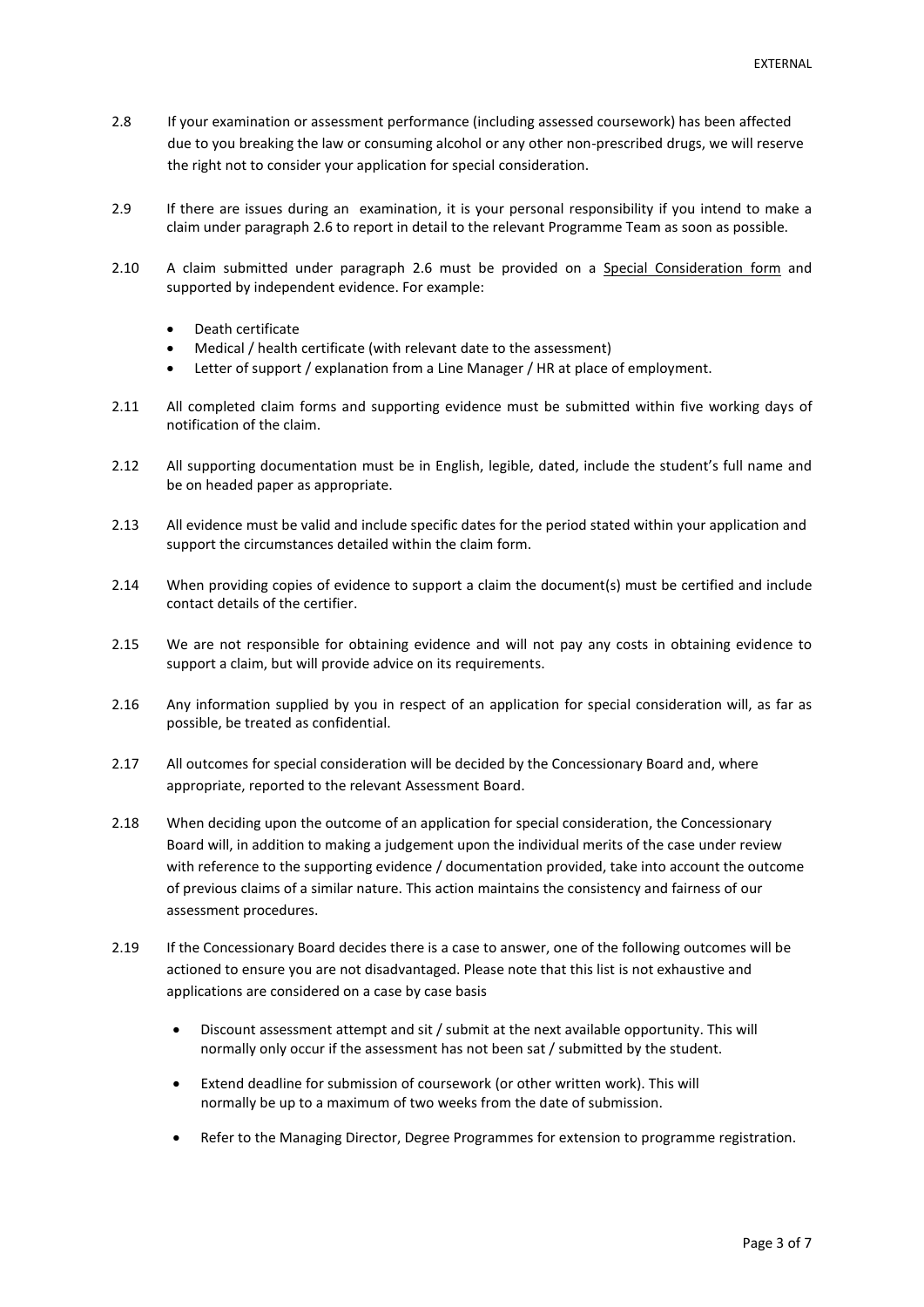- 2.20 The actions listed in 2.19 are usually free of charge to the student, though the Concessionary Board reserves the right to apply a charge where appropriate.
- 2.21 You will be notified whether your claim has been accepted or rejected within five working days of the Concessionary Board considering your case.
- 2.22 We will not make a special consideration that affects the integrity of the qualification or disadvantages other students.
- 2.23 If, at any time, we find that an application for special circumstances was fraudulent, we will consider this to be malpractice and will investigate according to the Code of Practice for Quality Assurance (Chapter 9: [Malpractice\)](https://www.libf.ac.uk/docs/default-source/About-us-docs/code-of-practice/chapter-9-malpractice-(asqc-24-may).pdf?sfvrsn=18).
- 2.24 We reserve the right to withdraw any grade awarded made as a result of the special consideration applied in such circumstances, subject to the outcome of a malpractice investigation. The outcome of the investigations we undertake may be shared with any interested parties.

### **3.0 Appealing a decision**

3.1 You have a right to appeal against a special consideration decision we make if you believe that the process has not been followed properly. Appeals against special consideration decisions will be considered in line with our Code of Practice Chapter 10, Student Complaints and Appeals. If after following our internal appeals process you remain unhappy, you may be able to escalate your appeal externally to the OIA. For further information, please see Appendix 2.

#### **4.0 Quality assurance, monitoring and review**

- 4.1 The policy and procedures are formally approved by our Academic Standards and Quality Committee.
- 4.2 The policy and procedures are subject to regular review and approval.
- 4.3 All records of special consideration applications and their outcomes are maintained by us until your qualification has been completed.
- 4.4 The policy and procedures have been developed to comply with all relevant legislation.

February 2022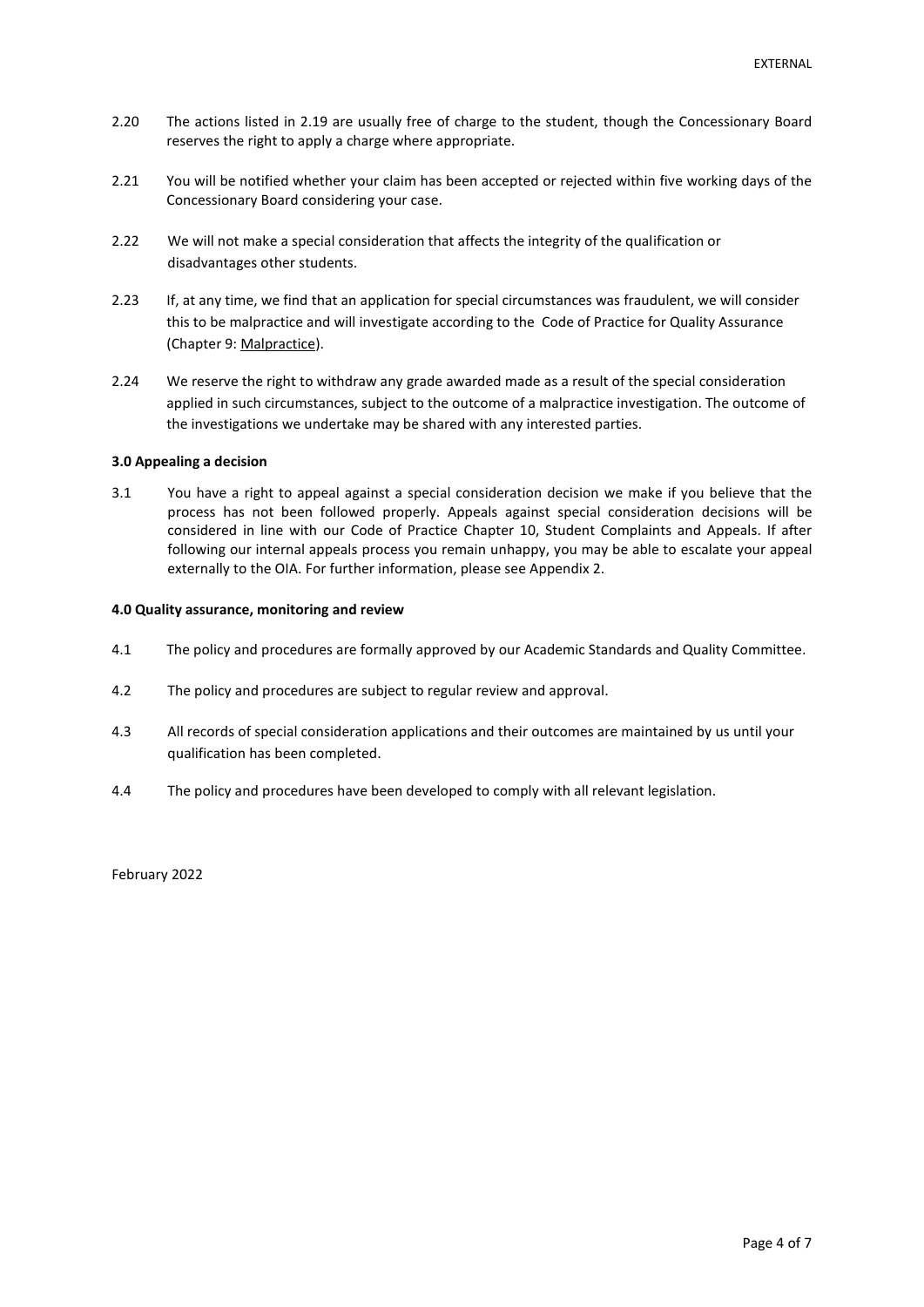# **Appendix 1 – Contact Details**

# **Undergraduate Level**

- a) Part-time students: Part-time Programme Team, Tel: +44 (0)1227 818660, Email[: ptp@libf.ac.uk.](mailto:ptp@libf.ac.uk)
- b) Full-time students HE Programmes Team, Tel: +44 (0) 20 7337 6293/4, Email [ftp@libf.ac.uk.](mailto:ftp@libf.ac.uk)

# **Apprenticeships**

Apprenticeships Team, Tel: +44 (0) 203 372 2221, Email: apprenticeships@libf.ac.uk.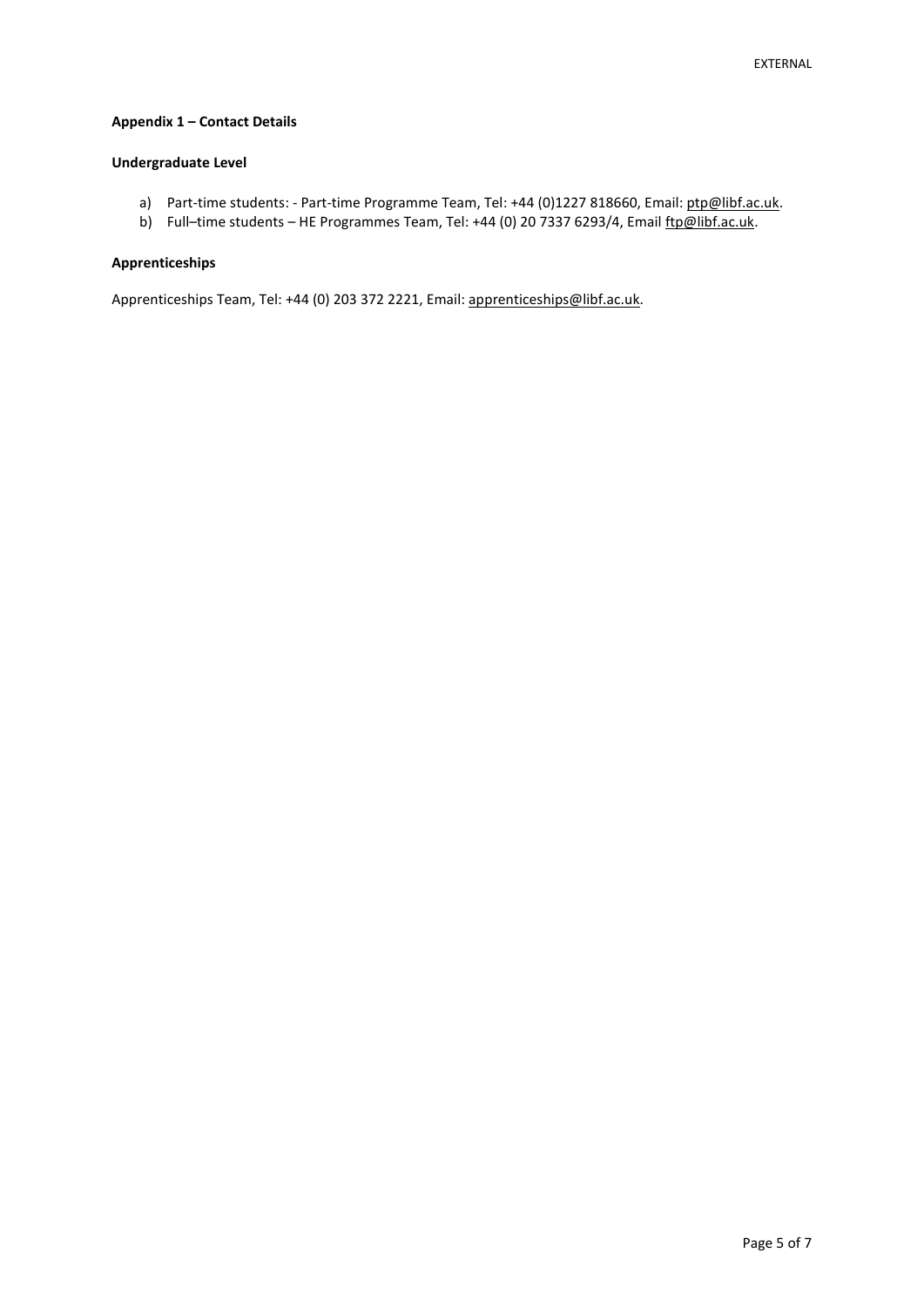# **Appendix 2 - External referral**

You may be eligible to escalate your complaint or appeal to an external body if you believe that our internal processes have not been followed properly. At LIBF we offer a wide range of programmes and qualifications, so the steps which you will need to follow will depend on the programme of study that you are undertaking. The below is a list of the different routes that are available, but please check with us if you are unsure what you need to do and we will confirm which route is appropriate for you.

### **Learners studying a Higher Education qualification**

If you are unhappy with the outcome of a decision we have made, you may be able to ask the Office of the Independent Adjudicator (OIA) to review your case. The OIA runs an independent scheme to review the internal processes of its member providers, and we are a member of this scheme You can find more information about making a complaint to the OIA, what it can and can't look at and what it can do to put things right if something has gone wrong here: [https://www.oiahe.org.uk/students.](https://www.oiahe.org.uk/students/) You will have a maximum of 12 months to escalate your case to the OIA.

You normally need to have completed our internal procedures, confirmed in our Code of Practice Chapter 10: [Complaints and Appeals,](https://www.libf.ac.uk/docs/default-source/about-us-docs/code-of-practice/chapter-10-complaints-and-appeals-(reviewed-july-2021-).pdf?sfvrsn=434268d_2) before you escalate your case to the OIA. We will send you a letter called a "Completion of Procedures Letter" when you have reached the end of our processes and there are no further steps you can take internally. If your case is not upheld, we will issue you with a Completion of Procedures Letter automatically. If your case is upheld or partly upheld you can ask for a Completion of Procedures Letter if you want one. You can find more information about Completion of Procedures Letters and when you should expect to receive on[e here.](https://www.oiahe.org.uk/providers/completion-of-procedures%20letters)

Those applying to study Higher Education qualifications with us may follow our internal processes, however, they will not have access to escalate their case, externally, to the OIA as they are not registered students

## **Learners studying a Higher Education programme of learning**

Those who are on a programme of learning with us but are **not** undertaking a Higher Education qualification may follow our internal processes, however, they will not have access to escalate their case, externally, to the OIA. This includes Executive or Continuing Professional Development programmes.

### **Apprentices**

If you remain dissatisfied with the outcome of your complaint or appeal following our internal Complaints and Appeal process, you may request that you are supplied with a Completion of Procedures letter, which you can use to support escalation of your case to the OIA (please see above), or to the [ESFA Complaints Team.](https://www.gov.uk/government/organisations/education-and-skills-funding-agency/about/complaints-procedure) If you are unsure on who to escalate your case to, please speak to the Head of Apprenticeships. You will have a maximum of 12 months from the date of your completion of procedures letter to escalate your case to either the OIA or EFSA.

### **Professional Education and Financial Capability learners**

If all our internal complaints and / or review procedures are exhausted, we will issue you with a close of procedure letter stating that our complaints / review process has been exhausted. The case may then be eligible for consideration by the regulators [\(Ofqual,](https://www.gov.uk/government/organisations/ofqual/about/complaints-procedure) [Qualifications Wales](https://www.qualificationswales.org/english/our-work/regulating-awarding-bodies/complaints-about-awarding-bodies/) or [CCEA\)](https://ccea.org.uk/contact/complaints) within the terms of their complaints policy (in some instances, the external body may choose to look at a case before our final decision, for example if the matter appears to be urgent or in the public interest). We will comply with the process established by the regulators and will give due regard to the outcome of any process in relation to a qualification which we deliver. Please check with the relevant external body regarding the time period you have to raise your case with them.